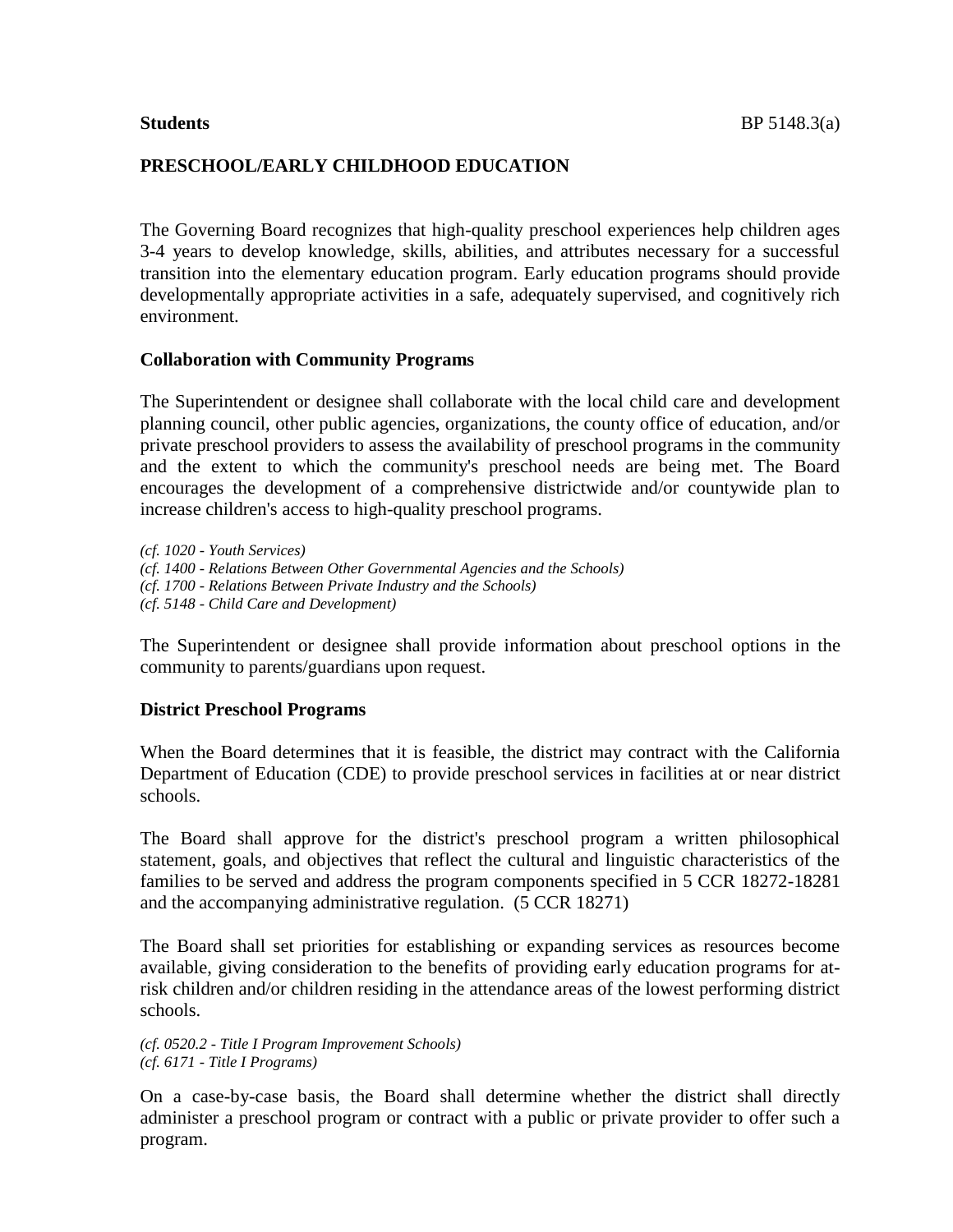Facilities for preschool classrooms shall be addressed in the district's facilities master plan, including an assessment as to whether adequate and appropriate space exists on school sites. As necessary, the Superintendent or designee shall provide information to the Board regarding facilities financing options for preschool classrooms and/or facilities available through partnering organizations or agencies.

*(cf. 1330.1 - Joint Use Agreements) (cf. 7110 - Facilities Master Plan) (cf. 7210 - Facilities Financing)*

Because parents/guardians are essential partners in supporting the development of their children, the Superintendent or designee shall involve them in program planning.

*(cf. 5020 - Parent Rights and Responsibilities) (cf. 6020 - Parent Involvement)*

The Superintendent or designee shall coordinate planning efforts for the district's preschool program, transitional kindergarten program, and elementary education program to provide a developmental continuum that builds upon children's growing skills and knowledge.

*(cf. 6011 - Academic Standards) (cf. 6170.1 - Transitional Kindergarten)*

The district's program shall be aligned with preschool learning foundations and curriculum frameworks developed by the CDE which identify the knowledge, skills, and competencies that children typically attain as they complete their first or second year of preschool. The program shall be designed to facilitate children's development in essential skills related to language and literacy, mathematics, physical development, health, visual and performing arts, science, history-social science, English language development, and social-emotional development.

The district's preschool program shall provide appropriate services to support the needs of English learners and children with disabilities.

*(cf. 6164.4 - Identification and Evaluation of Individuals for Special Education) (cf. 6174 - Education for English Language Learners)*

The district shall encourage volunteerism in the program and shall communicate frequently with parents/guardians of enrolled children regarding their child's progress.

*(cf. 1240 - Volunteer Assistance)*

To maximize the ability of children to succeed in the preschool program, the program shall support children's health through proper nutrition and physical activity and shall provide or make referrals to available health and social services as needed.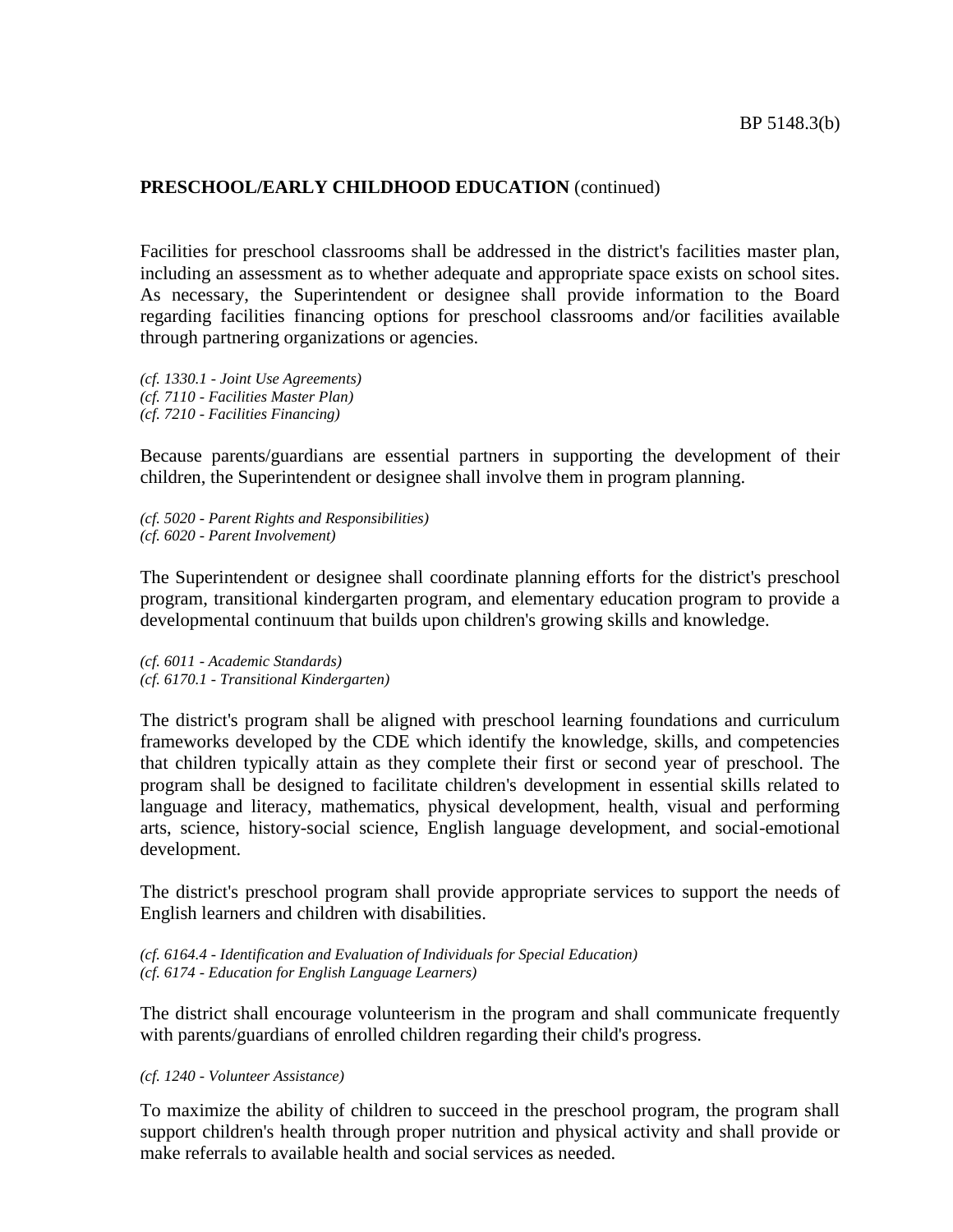*(cf. 3550 - Food Services/Child Nutrition Program) (cf. 5030 - Student Wellness)*

*(cf. 5141.31 - Immunizations)*

*(cf. 5141.32 - Health Screening for School Entry)*

*(cf. 5141.6 - School Health Services)*

The Superintendent or designee shall ensure that administrators, teachers, and paraprofessionals in district preschool programs possess the appropriate permit(s) issued by the Commission on Teacher Credentialing, meet any additional qualifications established by the Board, and participate in professional development opportunities designed to continually enhance their knowledge and skills.

*(cf. 4112.2 - Certification) (cf. 4112.4/4212.4/4312.4 - Health Examinations) (cf. 4112.5/4212.5/4312.5 - Criminal Record Check) (cf. 4131 - Staff Development) (cf. 4222 - Teacher Aides/Paraprofessionals) (cf. 4231 - Staff Development) (cf. 4331 - Staff Development)*

Preschool admissions policies and procedures shall be in writing and available to the public. Such policies and procedures shall include criteria designating those children whose needs can be met by the program and services, the ages of children who will be accepted, program activities, any supplementary services provided, any field trip provisions, any transportation arrangements, food service provisions, and a health examination requirement. (CCR 18105; 22 CCR 101218)

The Superintendent or designee shall ensure that subsidized preschool is provided to eligible families to the extent that state and/or federal funding is available and shall establish enrollment priorities in accordance with Education Code 8263 and 5 CCR 18106.

The Superintendent or designee shall recommend strategies to link the district's preschool program with other available child care and development programs in the district or community in order to assist families whose child care needs extend beyond the length of time that the district's part-day preschool program is offered.

The Superintendent or designee shall develop and implement an annual plan of evaluation which conforms to state requirements. (5 CCR 18279)

The Superintendent or designee shall regularly report to the Board regarding enrollments in district preschool programs and the effectiveness of the programs in preparing preschoolers for transition into the elementary education program.

*(cf. 0500 - Accountability)*

*Legal Reference: (see next page)*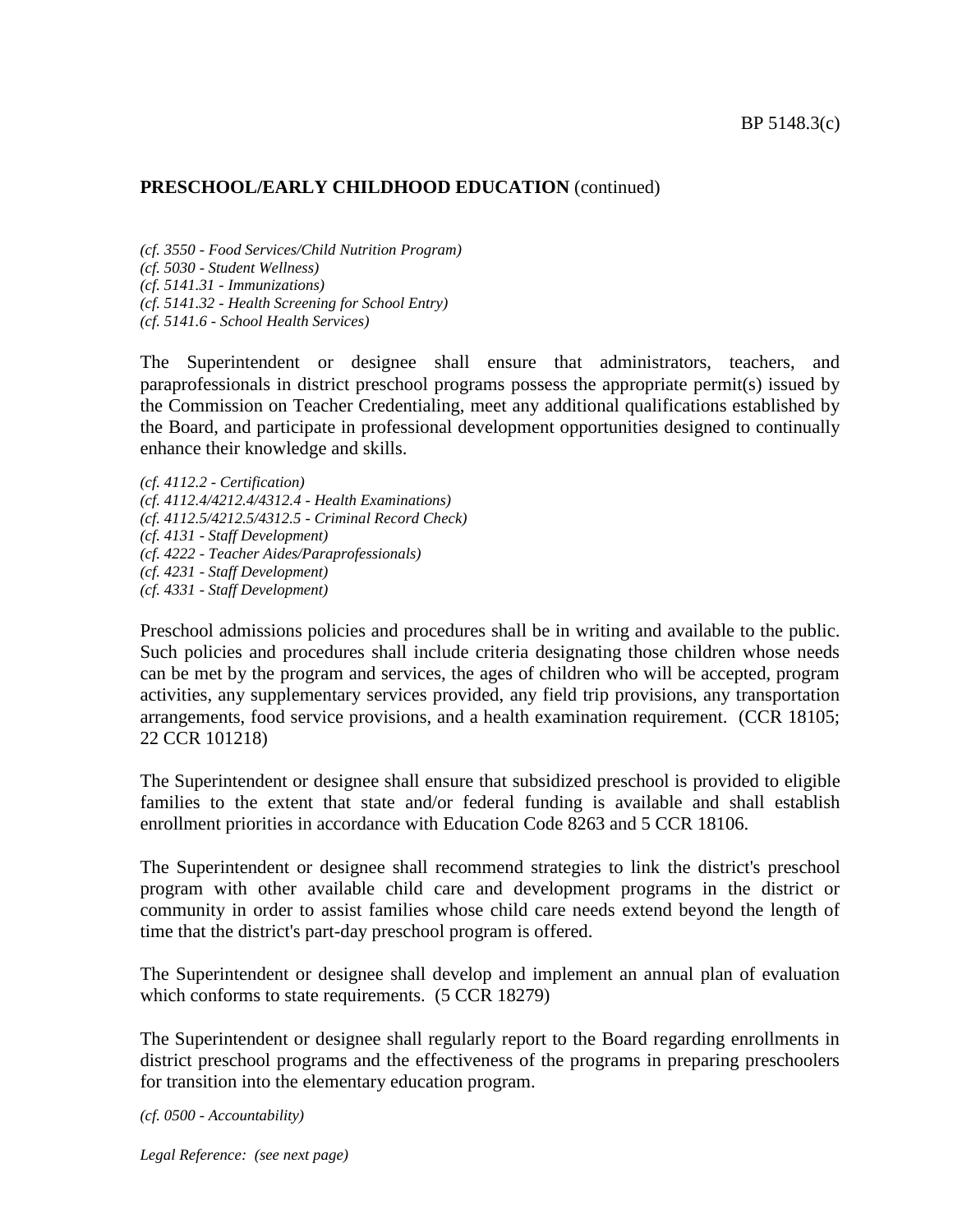#### *Legal Reference:*

*EDUCATION CODE 8200-8499.10 Child Care and Development Services Act, especially: 8200-8209 General provisions for child care and development services 8230-8233 Migrant child care and development program 8235-8239 California State Preschool Program 8240-8244 General child care and development programs 8250-8252 Programs for children with special needs 8263 Eligibility and priorities for subsidized child development services 8263.3 Disenrollment of families due to reduced funding levels 8300-8303 Early Learning Quality Improvement System Advisory Committee 8360-8370 Personnel qualifications 8400-8409 Contracts 8493-8498 Facilities 8499.3-8499.7 Local child care and development planning councils 48000 Transitional kindergarten HEALTH AND SAFETY CODE 1596.70-1596.895 California Child Day Care Act 1596.90-1597.21 Day care centers 120325-120380 Immunization requirements CODE OF REGULATIONS, TITLE 5 18000-18434 Child care and development programs, especially: 18130-18136 California State Preschool Program 18295 Waiver of qualifications for site supervisor 80105-80125 Permits authorizing service in child development programs UNITED STATES CODE, TITLE 20 6311-6322 Title I, relative to preschool 6371-6376 Early Reading First 6381-6381k Even Start family literacy programs 6391-6399 Education of migratory children UNITED STATES CODE, TITLE 42 9831-9852 Head Start programs 9858-9858q Child Care and Development Block Grant CODE OF FEDERAL REGULATIONS, TITLE 22 101151-101239.2 General requirements, licensed child care centers, including: 101151-101163 Licensing and application procedures 101212-101231 Continuing requirements 101237-101239.2 Facilities and equipment CODE OF FEDERAL REGULATIONS, TITLE 45 1301-1310 Head Start*

*Management Resources: (see next page)*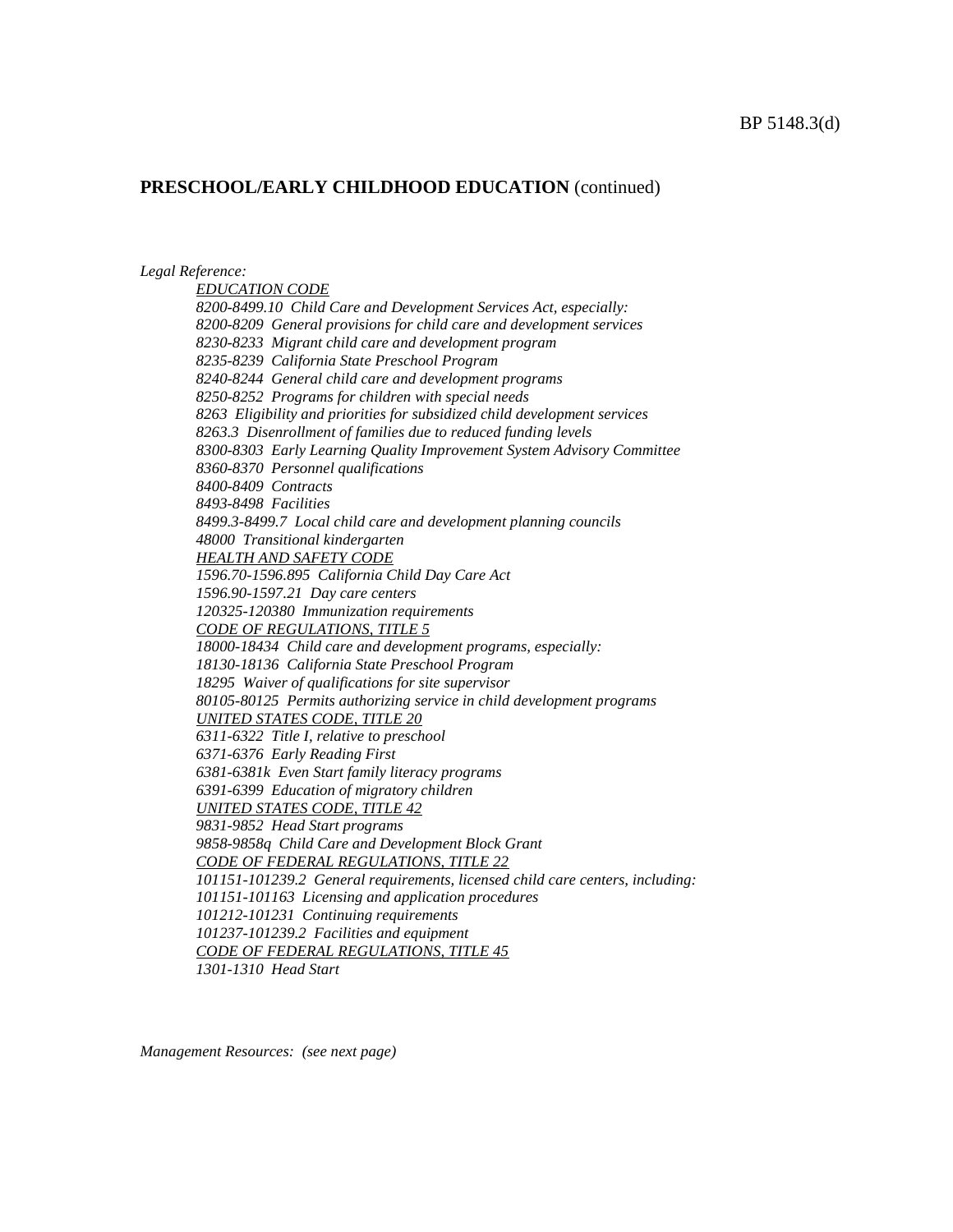*Management Resources: CSBA PUBLICATIONS Expanding Access to High-Quality Preschool Programs, 2008 CALIFORNIA DEPARTMENT OF EDUCATION PUBLICATIONS California Preschool Learning Foundations 14-02 Enrolling and Reporting Children in California State Preschool Programs, April 2014 Dream Big for Our Youngest Children: Final Report of the California Early Learning Quality Improvement System Advisory Committee, 2010 Preschool English Learners: Principles and Practices to Promote Language, Literacy, and Learning, 2nd ed., 2009 Prekindergarten Learning Development Guidelines, 2000 First Class: A Guide for Early Primary Education, 1999 U.S. DEPARTMENT OF EDUCATION PUBLICATIONS Good Start, Grow Smart, April 2002 WEB SITES CSBA: http://www.csba.org California Association for the Education of Young Children: http://www.caeyc.org California Children and Families Commission: http://www.ccfc.ca.gov California County Superintendents Educational Services Association: http://www.ccsesa.org California Department of Education: http://www.cde.ca.gov California Head Start Association: http://caheadstart.org California Preschool Instructional Network: http://www.cpin.us Child Development Policy Institute: http://www.cdpi.net Cities, Counties, and Schools Partnership: http://www.ccspartnership.org First 5 Association of California: http://www.f5ac.org National Institute for Early Education Research: http://nieer.org National School Boards Association: http://www.nsba.org Preschool California: http://www.preschoolcalifornia.org U.S. Department of Education: http://www.ed.gov*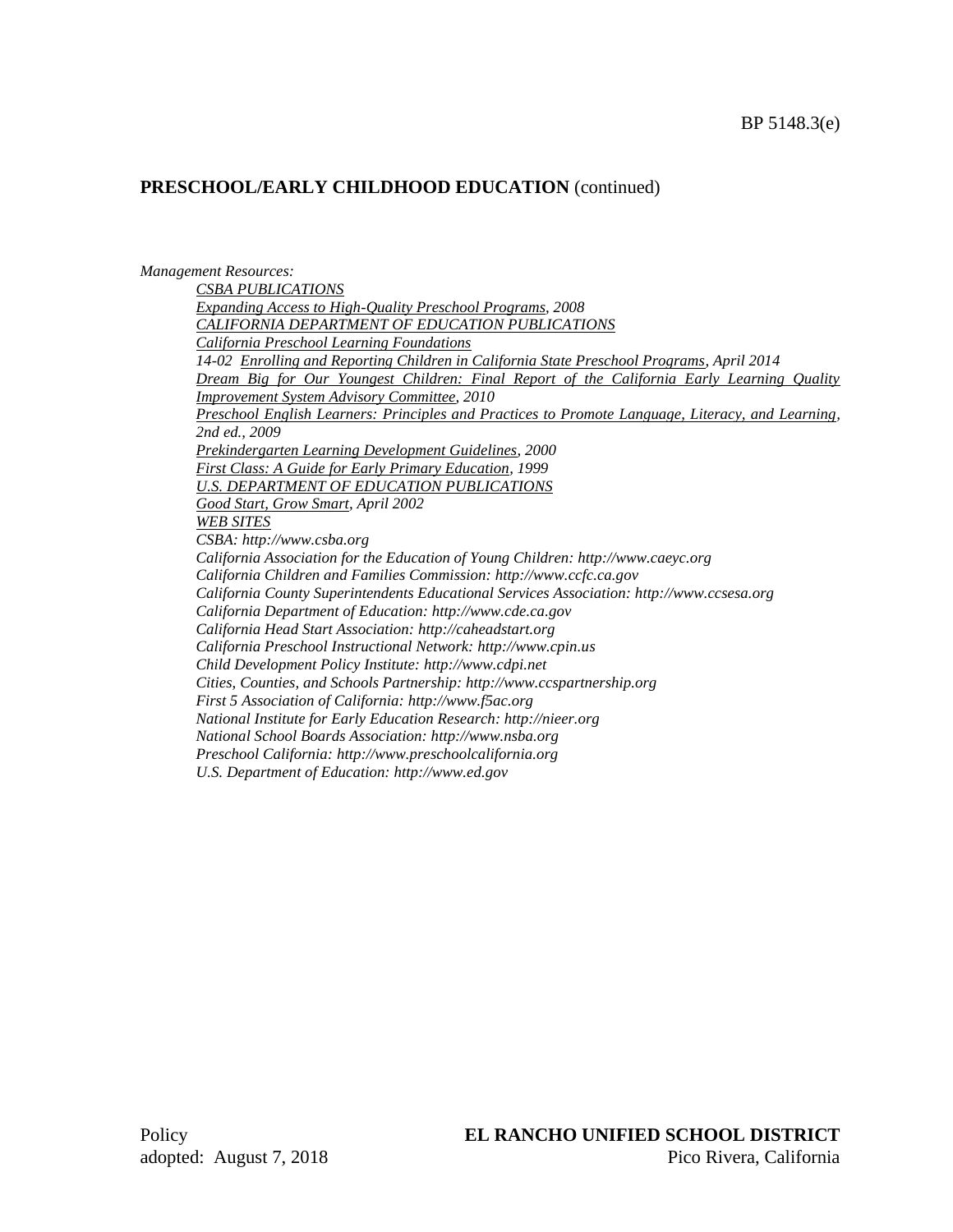## **PRESCHOOL/EARLY CHILDHOOD EDUCATION**

When approved by the California Department of Education (CDE) under the California State Preschool Program, the district may operate one or more part-day preschool programs in accordance with law and the terms of its contract with the CDE.

#### *(cf. 5148 - Child Care and Development)*

The district's preschool program shall include all required program components, as described in 5 CCR 18272-18281 and AR 5148 - Child Care and Development, for the educational program, the creation of a developmental profile for each child, staff development, parent involvement and education, community involvement, health and social services, nutrition, and program evaluation. (5 CCR 18271-28281)

#### **Minimum Hours/Days of Operation**

The district's part-day preschool program shall operate a minimum of three hours per day, excluding time for home-to-school transportation, and for a minimum of 175 days per year unless otherwise specified in the program's contract. (Education Code 8235; 5 CCR 18136)

#### **Staffing**

The preschool program shall maintain an adult-child ratio of at least one adult for every eight children and a teacher-child ratio of at least one teacher for every 24 children. (5 CCR 18135, 18290)

*(cf. 1240 - Volunteer Assistance) (cf. 6020 - Parent Involvement)*

Any person employed at a district preschool and any volunteer who provides care and supervision to children at a preschool shall, unless exempted by law, be immunized against influenza, pertussis, and measles in accordance with Health and Safety Code 1596.7995 and AR 5148 - Child Care and Development. Documentation of required immunizations, or applicable exemptions, shall be maintained in the employee's personnel file. (Health and Safety Code 1596.7995)

*(cf. 4112.4 - Health Examinations) (cf. 4112.6 - Personnel Files)*

In addition, preschool teachers shall present evidence of a current tuberculosis clearance and meet other requirements as specified in Health and Safety Code 1597.055.

#### **Wraparound Child Care Services**

In accordance with its contract with the CDE, the district may offer full-day services to meet the needs of eligible families through a combination of part-day preschool and wraparound child care services that are offered for the remaining portion of the day or year following completion of the preschool services. Child care and development services offered through this program shall meet the requirements of general child care and development programs pursuant to Education Code 8240-8244. (Education Code 8239)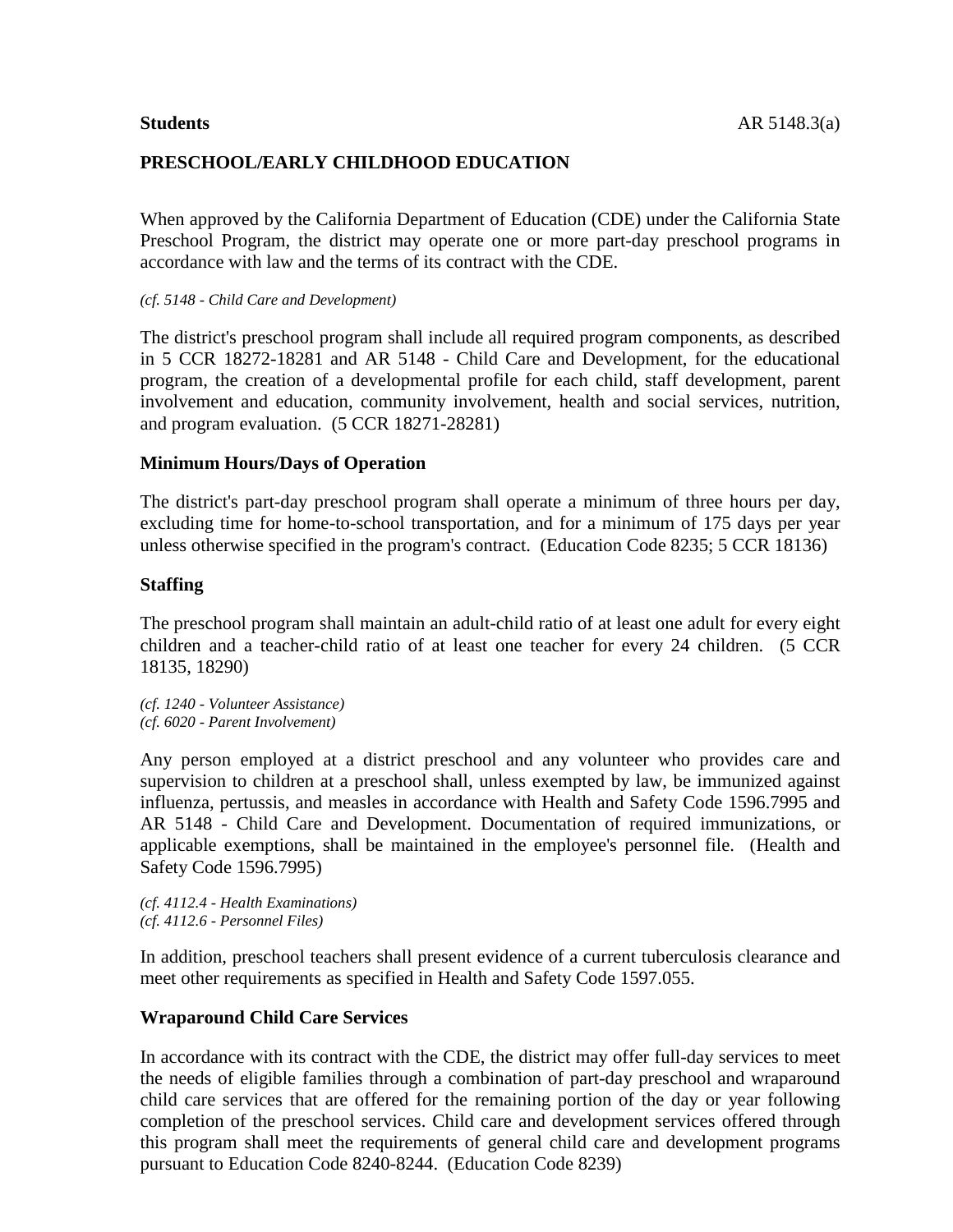Wraparound services shall operate a minimum of 246 days per year unless otherwise specified in the contract. Within this period of time, the part-day preschool program shall operate 175-180 days. After the completion of the preschool program, a part-time general child care and development program may operate a full day for the remainder of the year. (Education Code 8239)

## **Family Literacy Services**

When any district preschool program receives funding for family literacy services pursuant to Education Code 8238.4, the Superintendent or designee shall coordinate the provision of: (Education Code 8238)

- 1. Opportunities for parents/guardians to work with their children on interactive literacy activities, including activities in which parents/guardians actively participate in facilitating their children's acquisition of prereading skills through guided activities such as shared reading, learning the alphabet, and basic vocabulary development
- 2. Parenting education for parents/guardians of participating children to support their child's development of literacy skills, including, but not limited to, parent education in:
	- a. Providing support for the educational growth and success of their children
	- b. Improving parent-school communications and parental understanding of school structures and expectations
	- c. Becoming active partners with teachers in the education of their children
- 3. Referrals to providers of adult education and instruction in English as a second language as necessary to improve parents/guardians' academic skills

*(cf. 6200 - Adult Education)*

- 4. Staff development for teachers in participating classrooms that includes, but is not limited to:
	- a. Development of a pedagogical knowledge, including, but not limited to, improved instructional strategies
	- b. Knowledge and application of developmentally appropriate assessments of the prereading skills of children in participating classrooms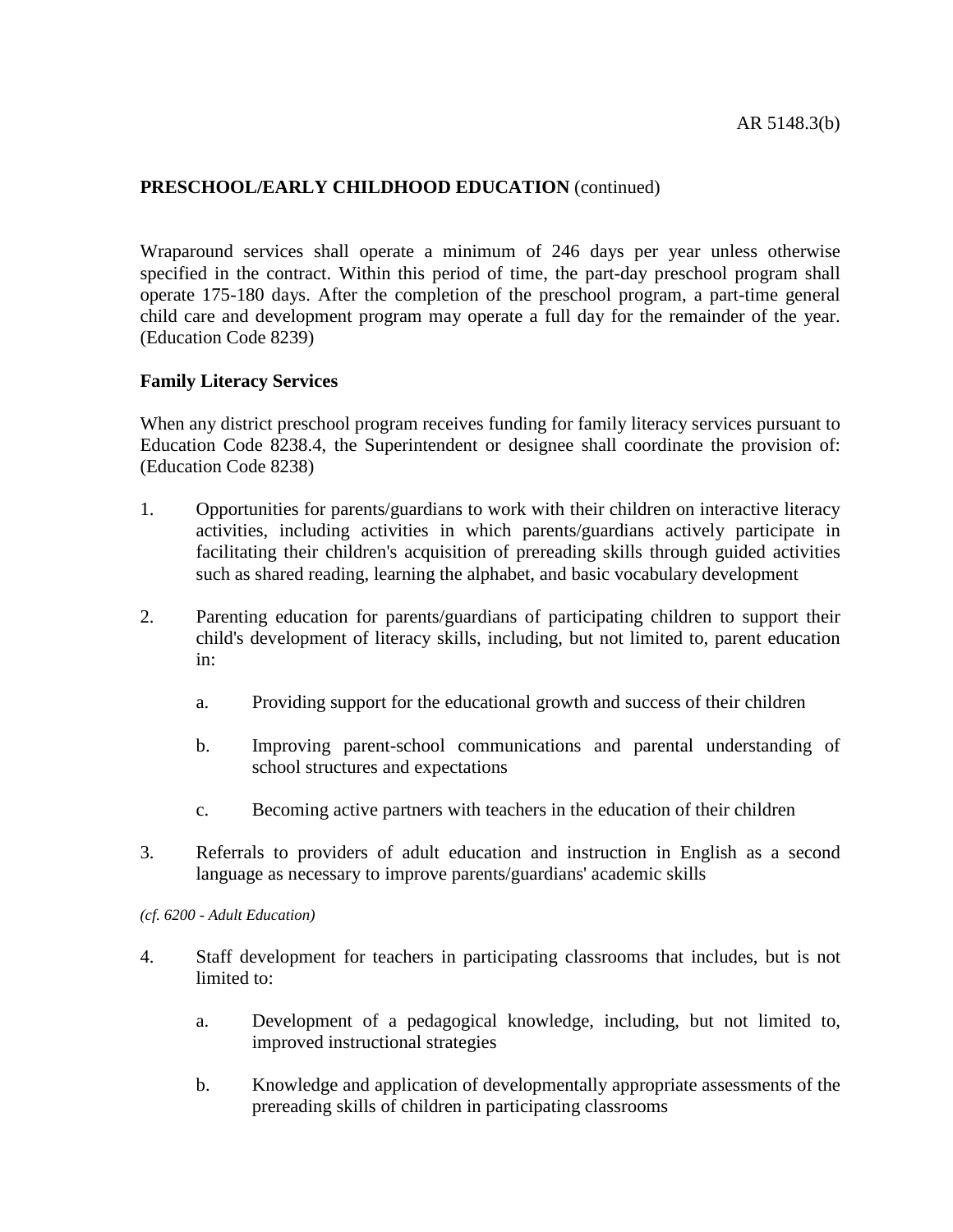c. Information on working with families, including the use of on-site coaching, for guided practice in interactive literacy activities

*(cf. 4131 - Staff Development)*

## **Eligibility and Enrollment**

Children eligible for the district's preschool program include those who will have their third or fourth birthday on or before September 1 of the fiscal year that they are being served. (Education Code 8208, 8235, 8236)

When a child is eligible for both the preschool program and the district's transitional kindergarten program, the family may choose the most appropriate program for the child. In accordance with the enrollment priorities described below, the child may be enrolled in both programs provided that the child is not enrolled in both programs for the same time period on the same day.

*(cf. 5111 - Admission) (cf. 6170.1 - Transitional Kindergarten)*

Eligibility for subsidized preschool shall be as follows:

- 1. Children shall be eligible for subsidized preschool services if their family is a current aid recipient, income eligible, or homeless and/or the children are recipients of protective services or have been identified as being or at risk of being abused, neglected, or exploited. (Education Code 8235, 8263, 8263.1; 5 CCR 18131, 18134)
- 2. Children shall be eligible for subsidized wraparound preschool and child care services if their family meets at least one of the criteria specified in item #1 above and needs child care services due to either of the following circumstances: (Education Code 8239, 8263)
	- a. The child is identified by a legal, medical, or social services agency, the district liaison for homeless students, a Head Start program, or an emergency or transitional shelter as being a recipient of protective services, as being or at risk of being neglected, abused, or exploited, or as being homeless.
- *(cf. 6173 - Education for Homeless Children)*
	- b. The parents/guardians are engaged in vocational training leading directly to a recognized trade, paraprofession, or profession; are employed or seeking employment; are seeking permanent housing for family stability; or are incapacitated.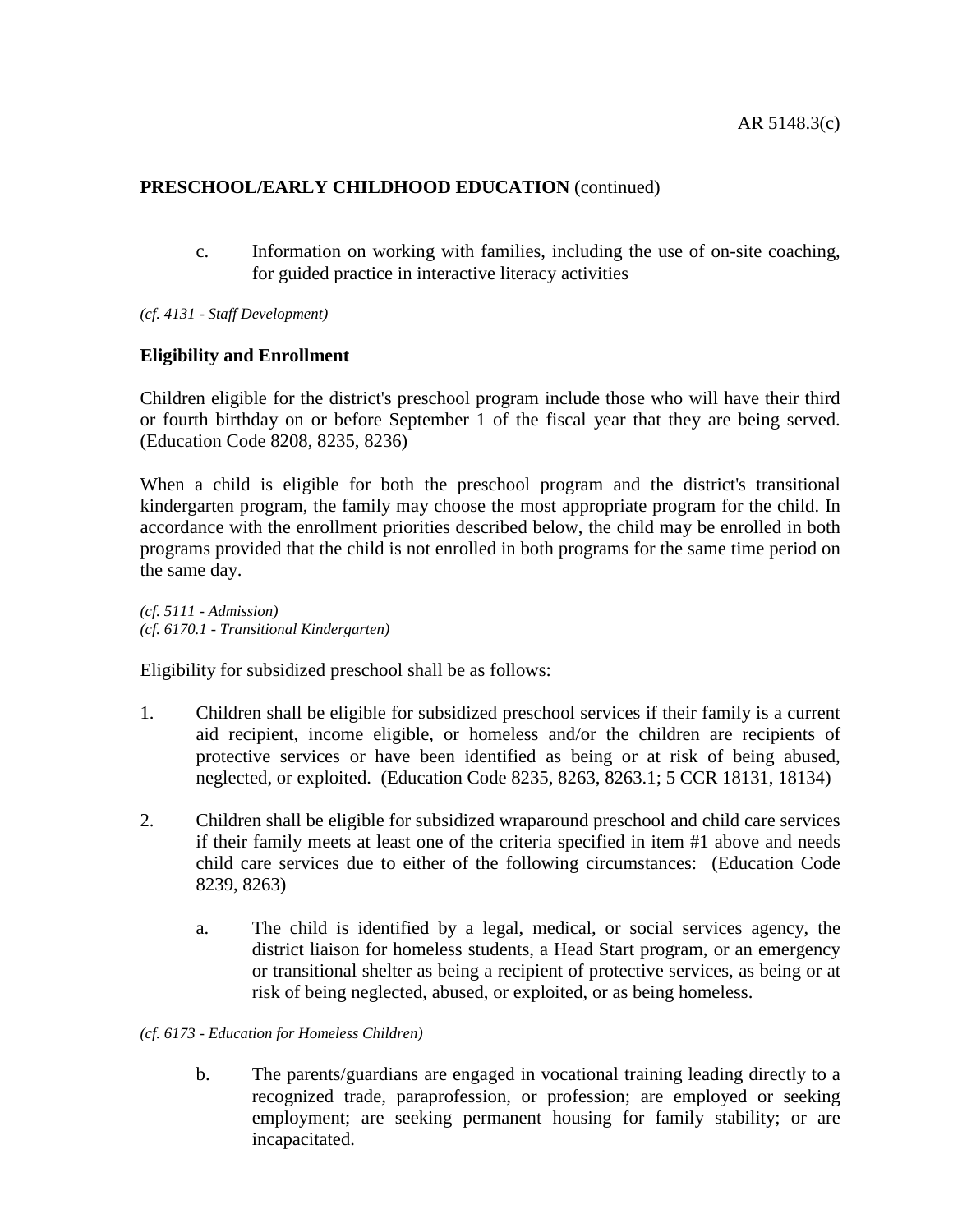The Superintendent or designee shall consult the county's centralized eligibility list, when available, or shall maintain a district waiting list in accordance with admission priorities. As vacancies occur, applicants shall be contacted in order of their priority. (5 CCR 18106)

First priority for enrollment in a preschool program shall be given to neglected or abused children 3 or 4 years of age who are recipients of child protective services or who, based upon written referral from a legal, medical, or social service agency, are at risk of being neglected, abused, or exploited. If unable to enroll a child in this category, the district shall refer the child's parent/guardian to local resource and referral services so that services for the child can be located. (Education Code 8236; 5 CCR 18131)

*(cf. 1020 - Youth Services) (cf. 1400 - Relations Between Other Governmental Agencies and the Schools) (cf. 1700 - Relations Between Private Industry and the Schools)*

After all children with first priority are enrolled, the district shall give second priority to eligible children 4 years of age who are not enrolled in a transitional kindergarten program prior to enrolling eligible children 3 years of age. (Education Code 8236)

After enrolling all eligible children who meet the criteria for subsidized services, up to 10 percent of the program's enrollment, calculated throughout the entire contract, may be filled with children who exceed the age limitations and children whose family income is no more than 15 percent above the income eligibility threshold. (Education Code 8235; 5 CCR 18133)

The district may certify eligibility and enrollment up to 120 calendar days prior to the first day of the beginning of the preschool year. After establishing eligibility at the time of initial enrollment, a child shall remain eligible for the remainder of the program year. (Education Code 8237; 5 CCR 18082)

The district's decision to approve or deny a child's enrollment shall be communicated to the family through a written Notice of Action mailed or delivered within 30 days from the date the application is signed by the parent/guardian. (5 CCR 18094, 18095, 18118)

#### *(cf. 5145.6 - Parental Notifications)*

Subsequently, the Superintendent or designee shall mail or deliver a Notice of Action to a parent/guardian at least 14 calendar days before any intended change in services, including, but not limited to, an increase or decrease in fees, an increase or decrease in the amount of services, or termination of services, due to any of the following circumstances: (5 CCR 18095, 18119)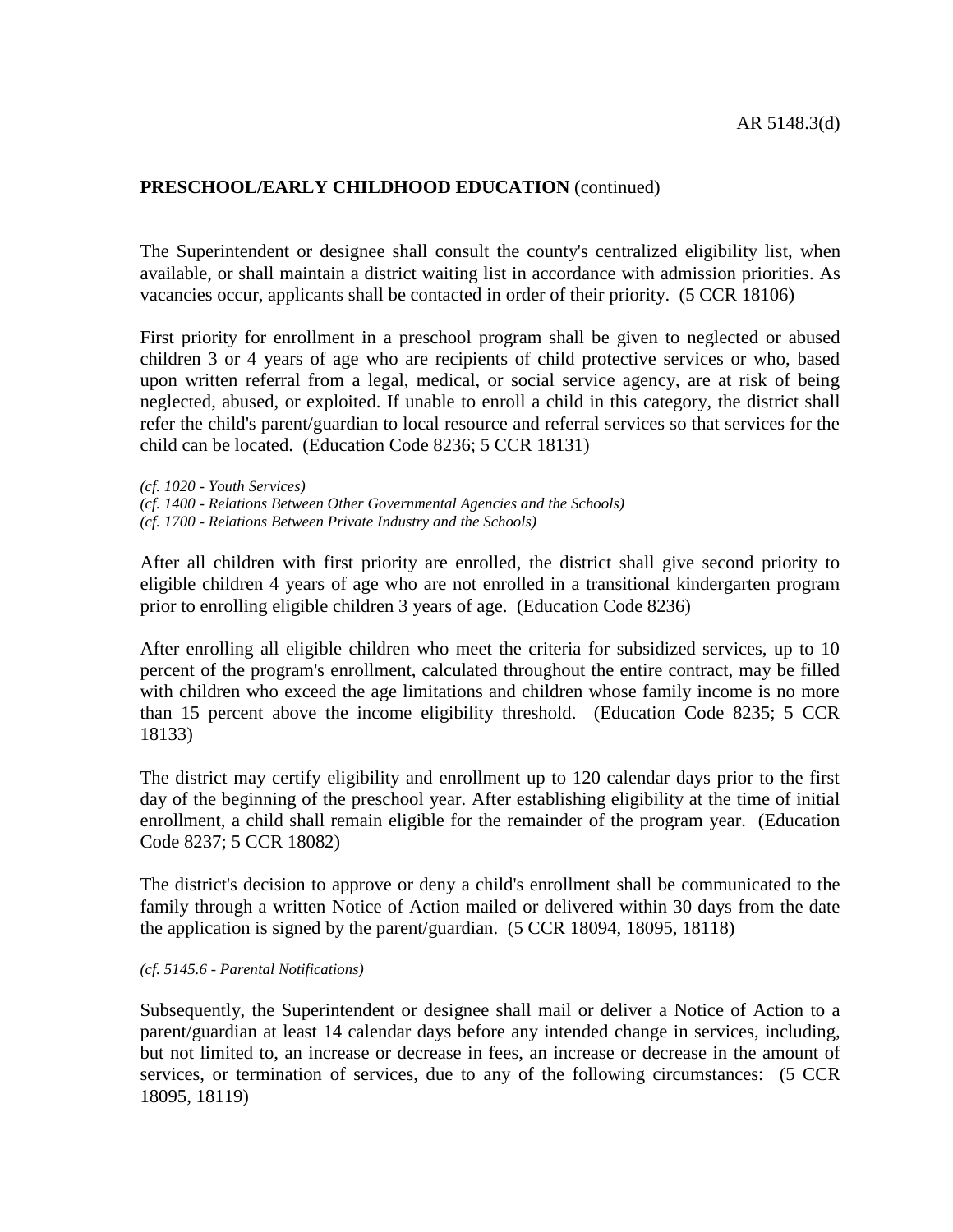- 1. A determination during recertification or update of the application that the need or eligibility requirements are no longer being met or the fee or amount of service needs to be modified
- 2. Failure of the parent/guardian to document the family's need or eligibility after the district requested such documentation in writing
- 3. An indication by the parent/guardian that he/she no longer wants the service
- 4. The death of a parent/guardian or child
- 5. The conclusion of a limited-term agreement, provided that the parent/guardian has been informed in writing of the date that the services would terminate

For each child enrolled in the district's preschool program, the Superintendent or designee shall maintain a family data file containing a completed and signed application for services, documentation of income eligibility, and a copy of all Notices of Action. For each child not receiving subsidized services, the family data file shall also include records of the specific reason(s) for enrolling each child, the child's family income, and evidence that the district has made a diligent search for children eligible for subsidized services. (5 CCR 18130, 18133, 18081, 18084)

*(cf. 1340 - Access to District Records) (cf. 3580 - District Records) (cf. 5125 - Student Records)*

## **Fees and Charges**

Fees for participation in the district's preschool program shall be assessed and collected in accordance with the fee schedule established by the Superintendent of Public Instruction. (Education Code 8273, 8273.2; 5 CCR 18078)

*(cf. 3260 - Fees and Charges)*

However, no fee shall be charged to an income-eligible family whose child is enrolled in a part-day preschool program, a family that is receiving CalWORKs cash aid, or a family that is otherwise exempted pursuant to Education Code 8273.1. (Education Code 8273.1; 5 CCR 18110)

In addition, any family qualifying for subsidized preschool on the basis of having a child who is a recipient of child protective services, or having a certification by a county child welfare agency that services continue to be necessary, may be exempt from these fees for up to 12 months. Any family whose child is receiving subsidized preschool on the basis of being at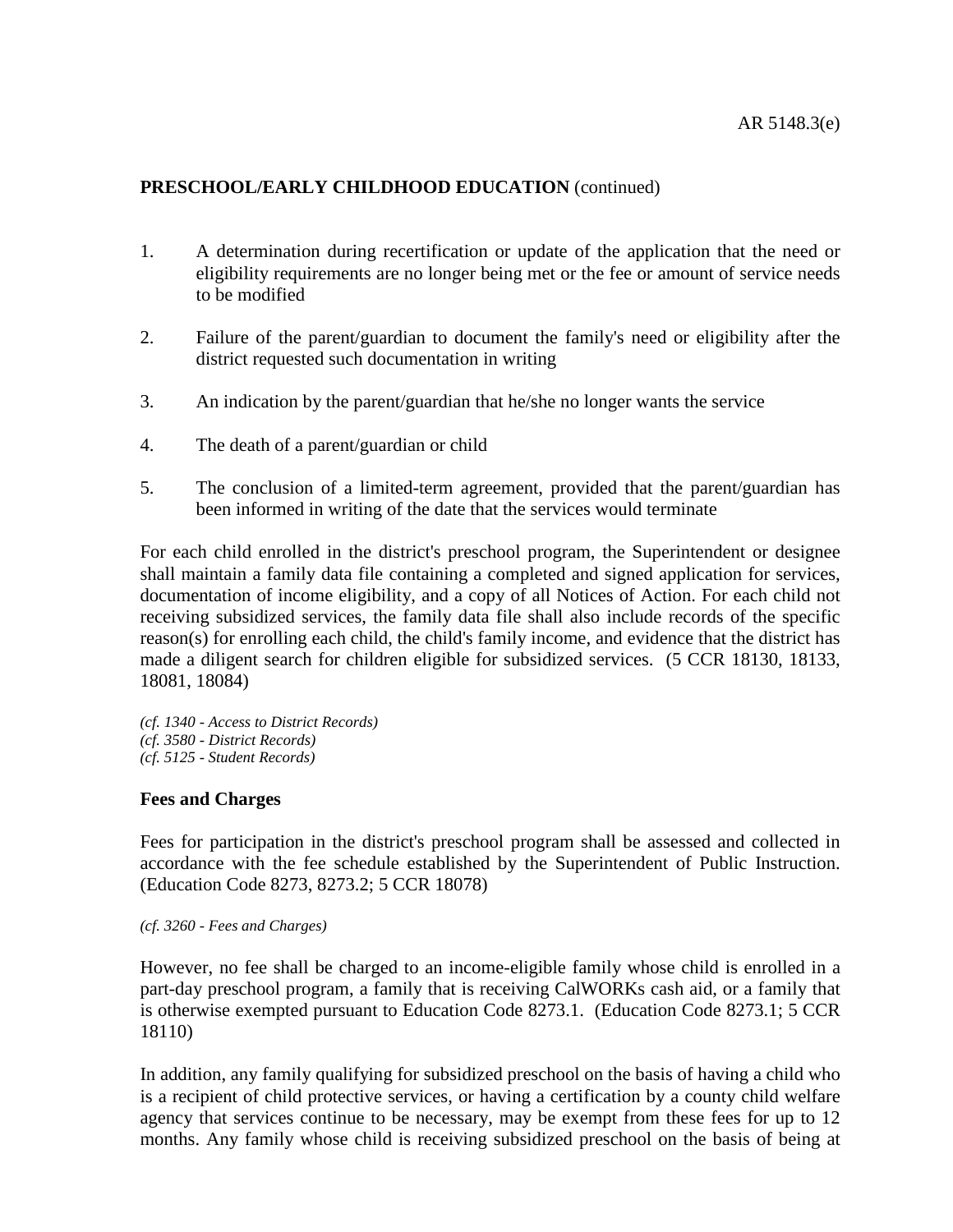risk of abuse, neglect, or exploitation may be exempt from these fees for up to three months, unless the family becomes eligible based on receipt of child protective services or certification of need by a county child welfare agency. The cumulative period of exemption for these purposes shall not exceed 12 months. (Education Code 8273.1)

The Superintendent or designee shall establish a process that involves parents/guardians in determining whether to require parents/guardians to provide diapers. This process shall also be used to determine whether and how much to charge parents/guardians for field trip expenses, within the limit specified in law. A child shall not be denied participation in a field trip due to the parent/guardian's inability or refusal to pay the fee, and no adverse action shall be taken against a parent/guardian for that inability or refusal. (Education Code 8273.3)

## **Disenrollment**

When necessary due to a reduction in state reimbursements, families shall be disenrolled in the following order: (Education Code 8236, 8263.3)

1. Children 3 years of age whose families have the highest income in relation to family size shall be disenrolled first, followed by children 4 years of age whose families have the highest income in relation to family size.

At each age level, if two or more families have the same income ranking, the child with disabilities shall be disenrolled last. If there are no families that have a child with disabilities, the child who has received services the longest shall be disenrolled first.

2. Families of children 3 or 4 years of age who are receiving child protective services or who have been documented to be at risk of being neglected, abused, or exploited, regardless of income, shall be disenrolled last.

## **Parent Hearing**

If a parent/guardian disagrees with any district action to deny his/her child's eligibility for subsidized preschool services, disenroll the child due to a funding shortage, increase or decrease fees, increase or decrease the amount of services, terminate services, or otherwise change the level of services, he/she may file a request for a hearing with the Superintendent or designee within 14 calendar days of the date the Notice of Action was received. Within 10 calendar days of receiving the request for a hearing, the Superintendent or designee shall notify the parent/guardian of the time and place of the hearing, which, to the extent possible, shall be convenient for the parent/guardian. (5 CCR 18120)